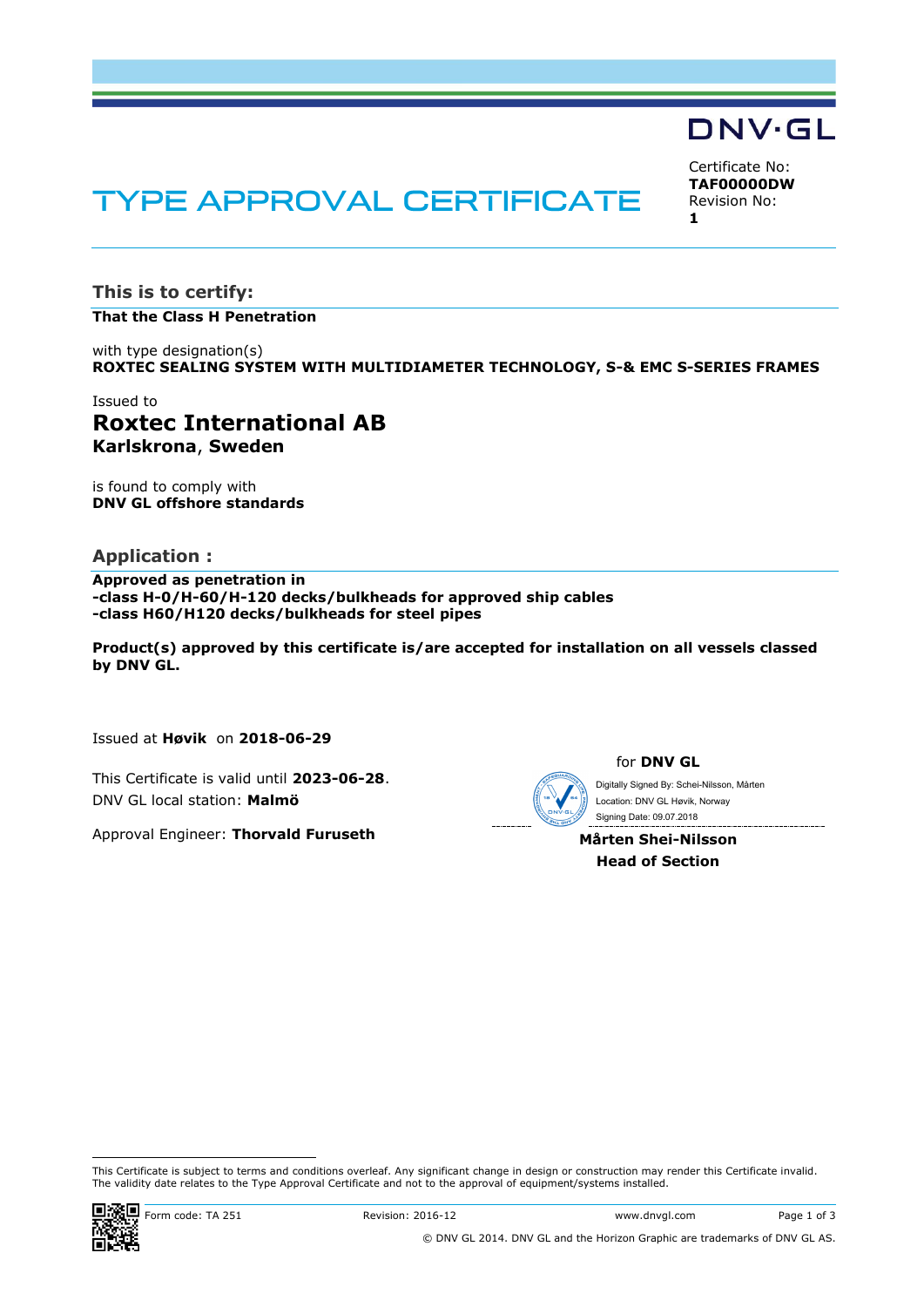Job Id: **262.1-001101-17** Certificate No: **TAF00000DW** Revision No: **1**

## **Product description**

"Roxtec Sealing System with Multidiameter Technology, S- & EMC S- Series"

consisting of Roxtec S-series steel frames (S, SO, SF, SFO, SR, SK, SRC r20, SRC r40 and SBTB) in sizes 1-8, and combinations thereof, bolted or welded to a steel section. The S frame is filled with Roxtec (standard or EMC, PE, ES, BG, BGB) halogen free RM modules. Assembled with Roxtec Wedge kit or Roxtec EMC Wedge kit.

# **Application/Limitation**

Approved as cable penetration in - class H-0/H-60/H-120 decks/bulkheads for approved ship cables including metal cables (CLX/TECK) up to OD 103 mm. (Ref. approved H-class as stated in the drawings mentioned under Type Approval documentation below)

Approved as pipe penetrations in

- class H-60/H-120 decks and bulkheads

for steel pipes in sizes OD 14mm to OD 51 mm. (Ref. approved H-class as stated in the drawings mentioned under Type Approval documentation below)

Deck or bulkhead to be insulated according to classification covering the edge of the steel frame. The penetrations are to be insulated in accordance with approved and stamped drawings listed under Type Approval documentation.

Cable and pipe penetrations approved for water- and gas tightness in steel bulkheads or decks, limited to a pressure of 4 bar water tightness and 2,67 bar gas tightness. For bolted versions with gasket and self-tapping screws, the pressure is limited to 3,33 bar water tightness and 1,67 bar gas tightness.

When pipe penetrations is requested to be used in watertight bulkheads on passenger ships and Special Purpose Ships (SPS), the pipe penetration system has to comply with the requirements given in SOLAS (2009) Ch. II-1 Reg. 13.2.3 c.f. IMO Res. MSC.429(98) Reg. 13.2.3.4. Pipe penetrations passing through watertight bulkheads are subject for separate examination.

When used in High Speed and Light Crafts the penetrations are subject for approval in each case.

The penetration system is not to be used for penetrating boundaries of tanks.

Each product is to be supplied with its manual for installation/application and maintenance. The manual shall include the relevant drawings listed under type approval documentation.

## **Type Approval documentation**

Certification in accordance with Class Programme DNVGL-CP-0338, October 2017.

#### *Test Report No (Cables):*

250000.20/90.313, dated 9 November 1990 and 250000.47/94.062-A dated 20 June 1994 from Sintef, Norway. 10027 from Roxtec International AB, approved by DNV 20 November 2000 (SRCr20 and SRCr 40 frames). 846007.06 dated 19 September 1997 from SINTEF Energy (deck). P400834 dated 31 March 2004 and PX07235 dated 15 December 2010 from SP, Sweden (S frame CLX cable). P703775 dated 7 December 2007 from SP, Sweden (H-60/90 Steel Bulkhead). PG11199 Serial number 9138 dated 4 July 2003 from DIFT, Denmark (H-120 Steel Bulkhead) N0. 22N007.12C dated 16 September 1999 from SINTEF, Norway (H-0/400 Steel Bulkhead) No. PGA10024 dated 21 December 2011 and PGA1025 dated 22 December 2011(Reference tests for BG and BGB modules) 4P02192 dated 2014-06-30 from SP (H0 steel deck, 11x multi-cable transits) 6P02536 dated 2016-07-12 from SP (H0 steel deck, 6x cable penetration seals)